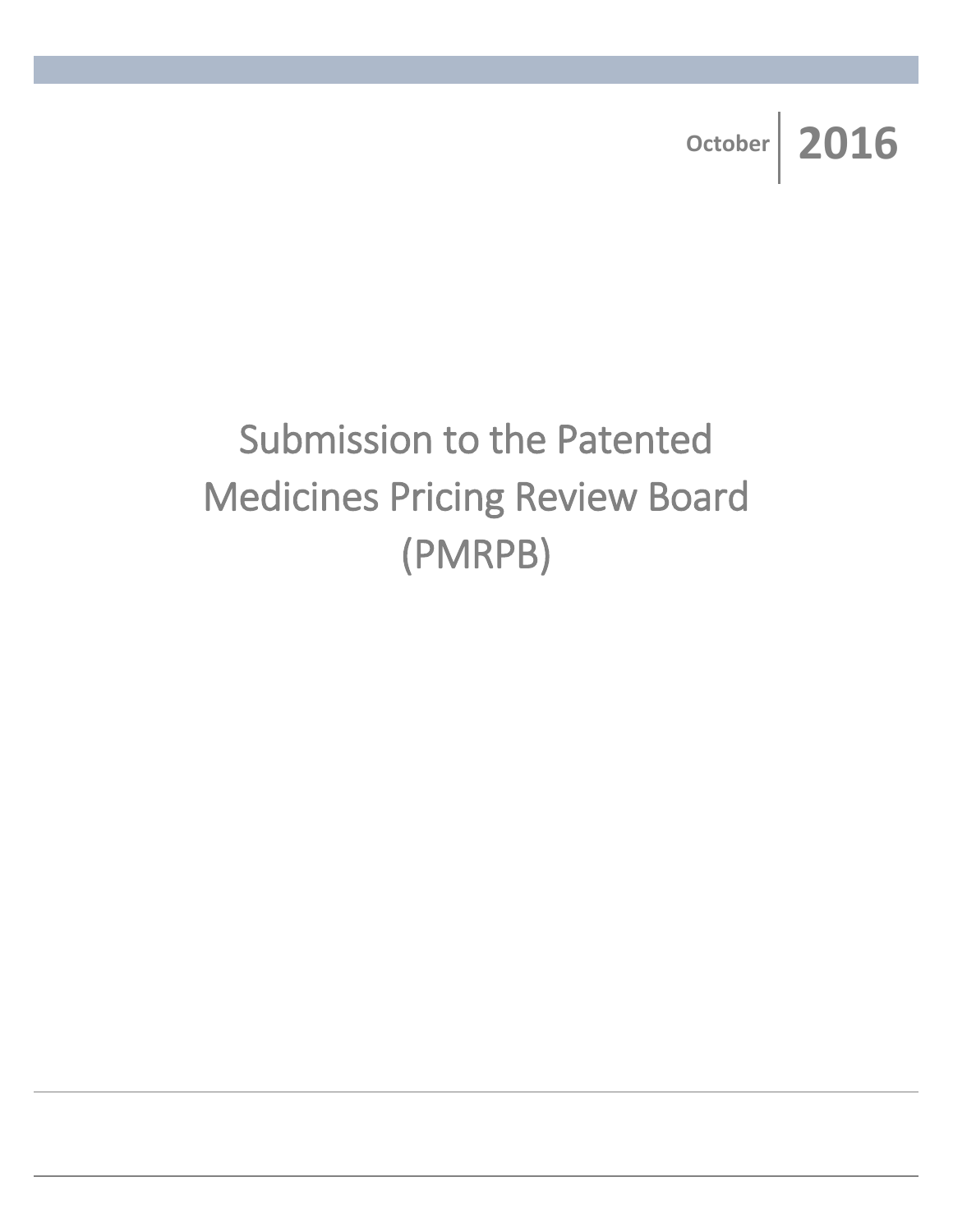# **Table of Contents**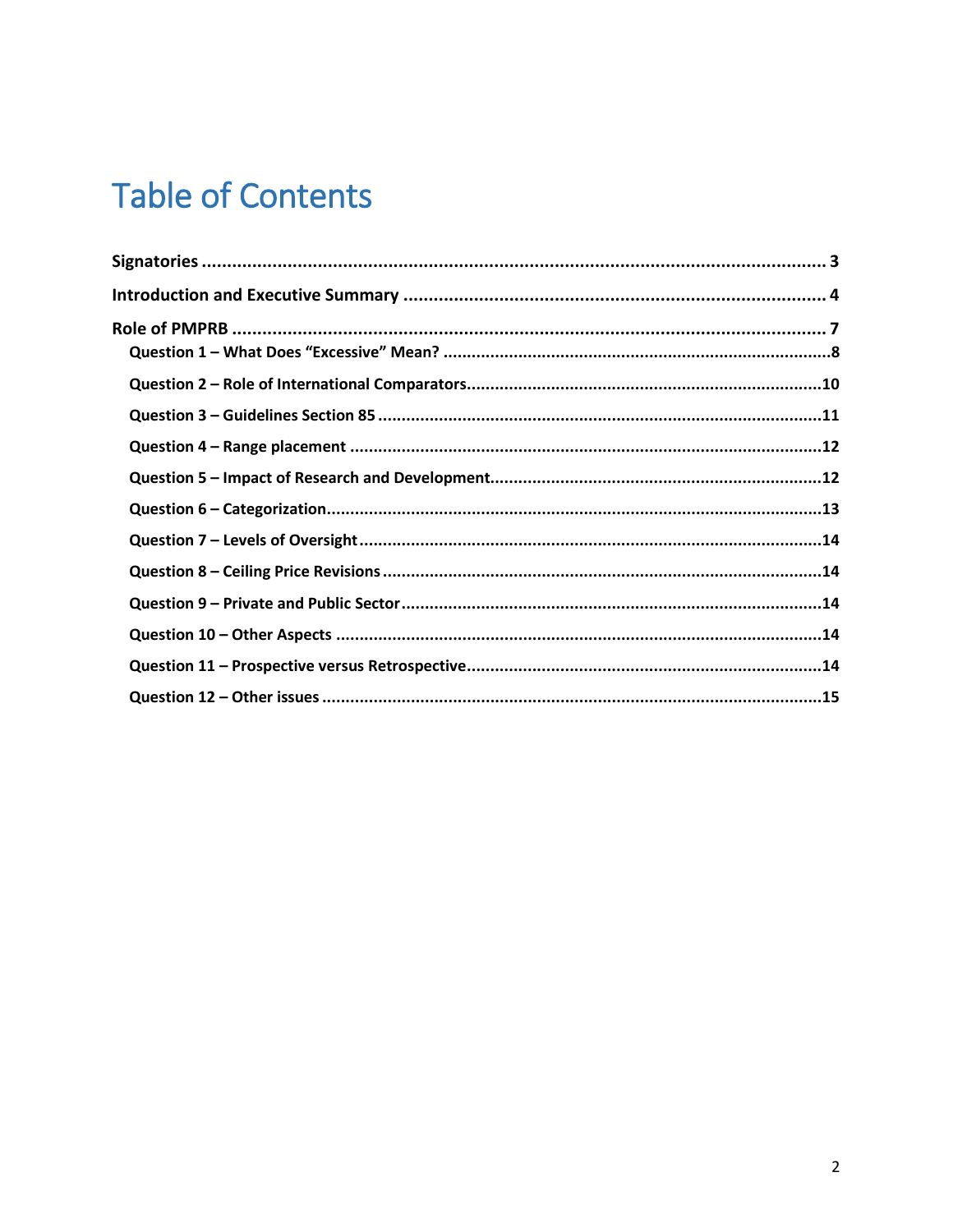# **Signatories**

As a group of concerned patient organizations, we have carefully considered the Discussion Paper, and are pleased with the PMPRB's openness to engage with patients on this review. We are looking forward to the opportunity to develop – with the PMPRB – a range of options for improving the operation of Canada's federal price review body for the benefit of Canadian patients.

Sincerely,



JACKIE MANTHORNE **President & CEO**

LOUISE BINDER **Health Policy Consultant**



**CANADIAN PKU** AND ALLIED DISORDERS

JOHN ADAMS **President & CEO**



MARY ALBERTI **Chief Executive Officer**





SIMMIE SMITH **President**

BRENDA SPINOZZI **Vice President**



JACKIE HERMAN **President**



SABRINA HANNA **Executive Director**



3 MARTINE ELIAS **Director – Access, Advocacy and Community Relations**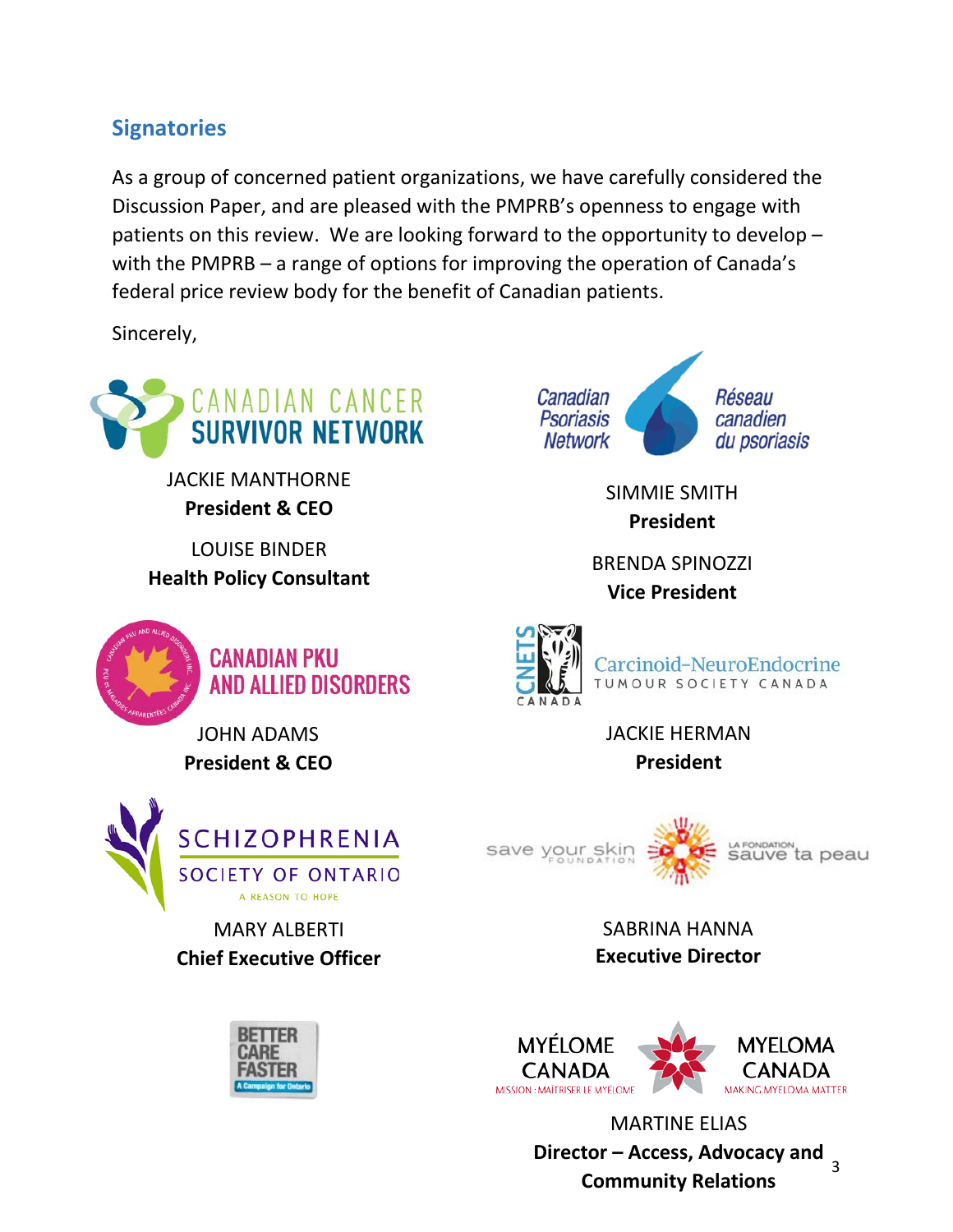## **Introduction and Executive Summary**

# John- Peter Bradford CEO

The signatories to this submission laud the PMPRB for its foresight and vision in developing an audacious and far-reaching Discussion Paper outlining a potential new direction for the organization. The Patented Medicine Prices Review Board (PMPRB) has clearly recognized the evolution in the health policy landscape since its inception including the area of drug pricing.

Clearly PMPRB has recognized the changes in the health policy landscape since its inception, including in the area of drug pricing. New government processes have recently been created including the pan-Canadian Pharmaceutical Alliance (pCPA) and existing health technology agencies including the Canadian Agency for Drugs and Technologies in Health (CADTH) and its counterpart in Quebec, L'Institut national d'excellence en santé et en services sociaux (INESSS) are evolving their roles and policies as well. With the development of many more innovative medicines and health technologies and the rapidly expanding research in such disease areas as oncology, rare diseases and mental illness sustainability and cost pressures are increasing in both the public and private health care environment. This has already begun to limit access to treatments and has the potential to severely limit access to badly needed medicines for life threatening and serious debilitating illnesses and disabilities unless properly managed and unless all stakeholders examine their present mandate, policies and practices and recalibrate accordingly.

We continue to believe that the role of PMPRB is to monitor the price of patented medicines, to ensure they do not exceed a ceiling, and that this must remain its primary *raison d'etre*. We see no reason to turn this essential role over to another agency when it has the experience and infrastructure to do this.

It is most important to ensure that we look to the future of research and development and not to the past when we consider all of these factors. In many instances, future research is not going to be large multi-centre trials and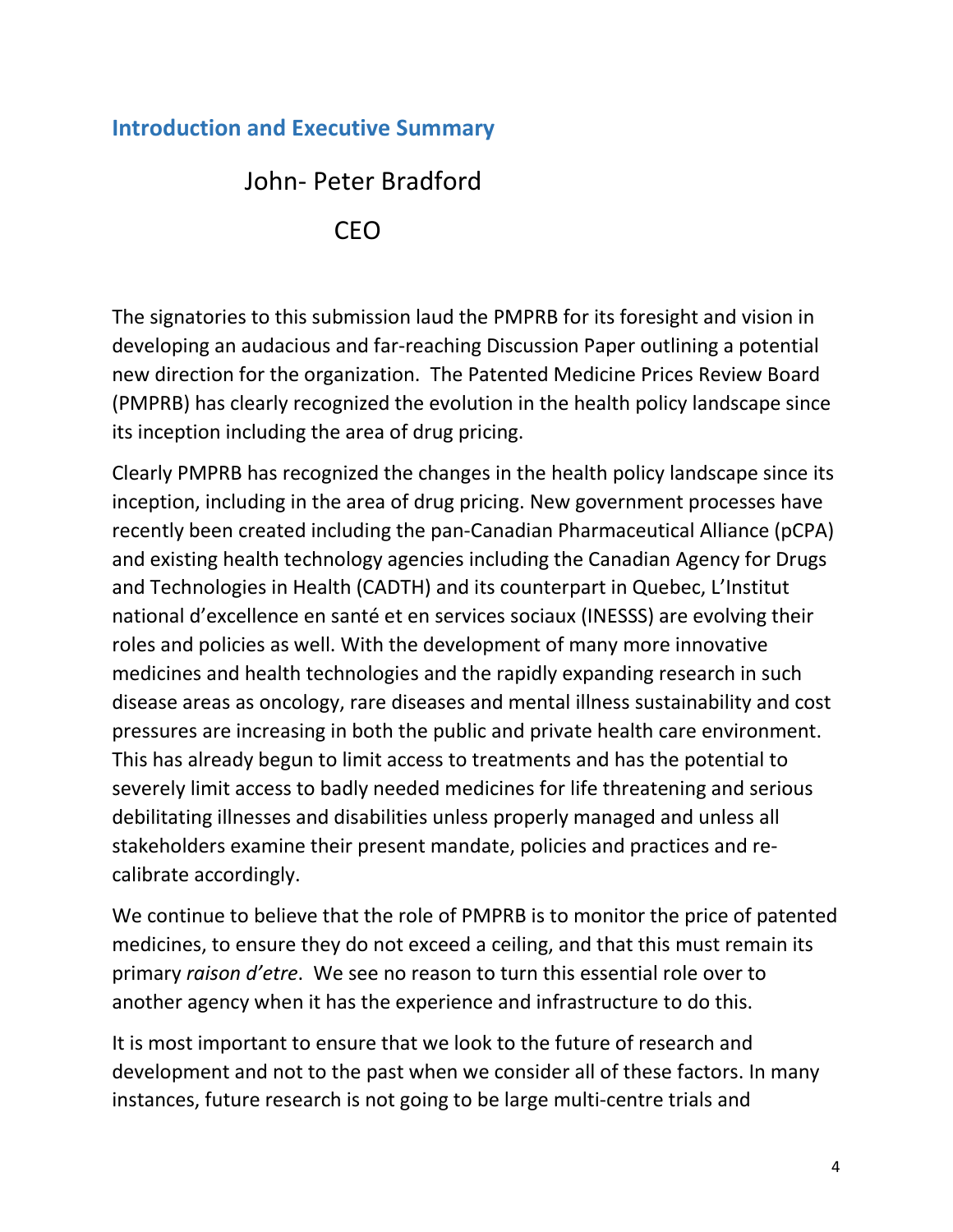personalized medicine is becoming more prevalent. Thus, the way we measure therapeutic improvement and efficacy is going to have to change also. All health systems, including are going to have to revisit how they measure these factors within their jurisdiction.

In this context, our submission responds to a number of questions and considerations, beginning with the role of the PMPRB. Highlights of our recommendations are set out, below.

- The *Patent Act and Regulations* set out the legal framework for PMPRB's work which is to determine whether the proposed sale or ceiling price of a drug is excessive. The legal framework provides some guidance on what to consider in terms of excessive pricing. Thus, a definition of excessive that is based on factors other than those that set a ceiling point is irrelevant in the present health policy environment. Definitions that include any of: "value," " affordability," "sustainability," "ability to pay," or similar concepts are already within the jurisdiction of other drug policy agencies across the country.
- We support the consumer protection mandate of PMPRB and see no reason for PMPRB to expand its consumer protection mandate to private insurers. Private industry is structured to reap the rewards and to deal with the issues that arise within its jurisdiction and it should continue to do so. It has the power to counterbalance the monopoly power of the pharmaceutical industry, where such monopoly exists, that does not exist in the same way in the public system.
- PMPRB also plays an important role in drug price monitoring for the generic side.
- International comparators should be reviewed by PMPRB after the initial determination phase and as a second review only. If it finds the price it has pegged as a non-excessive ceiling price is far out of alignment with other relevant international countries, then it should determine why that is and consider realignment if appropriate.
- In analyzing an excessive ceiling price, the deliberation must include an analysis of therapeutic benefit measured by scientific evidence and patient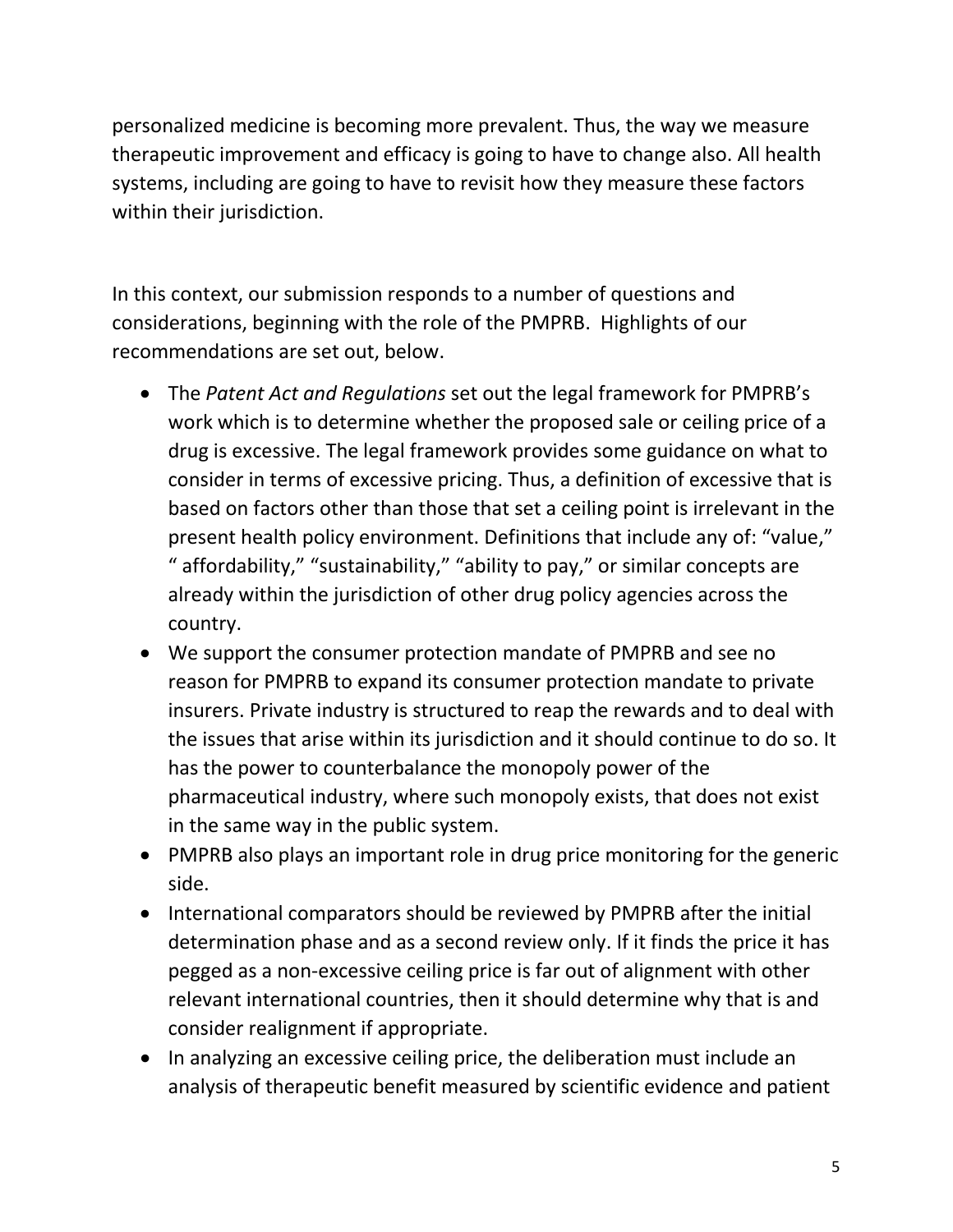input based on real world experience, comparable (e.g., with equivalent safety, efficacy, management profile) competitor product prices, comparative prices for drugs in other disease areas in similar circumstances (e.g., the price of a cure for a life threatening disease in one therapeutic area extrapolated to another area) and to a lesser extent international pricing in comparable countries.

- Where no comparable product exists against which to measure the price, which may well mean an important therapeutic benefit, there may be a heightened need for consumer protection, since the manufacturer has greater leverage to use this monopoly advantage to the disadvantage of public payers or individuals purchasing the drug. Thus, we propose the creation of a dispute resolution mechanism to monitor these situations. No such mechanism would be required for other categories of drugs that PMPRB reviews and in fact perhaps less scrutiny is required in those areas than is undertaken presently, permitting redeployment of those resources to the minority of cases in this "monopoly" position.
- The Consumer Price Index (CPI) is not relevant and should be removed from the *Compendium of Policies, Guidelines and Procedures* (Guidelines). In the normal course of events, prices should generally drop over time, not be permitted to rise automatically.
- One question for future consideration is the extent to which PMPRB should take into account the cost of companion diagnostics paid for by companies in determining an excessive price.
- Currently the profits that are clawed back from excessive pricing situations go back into general federal coffers rather than be disseminated to public and private payers that have paid these higher prices minus any costs that PMPRB has incurred to win its case. This should be reconsidered.
- As consumers we think it is time to reconsider the legal rules which prevent or inhibit improvements in patient participation, transparency and public accountability of PMPRB, such as the restrictions on public disclosure of the reasons for decisions on whether or not a patent medicine is categorized as a "breakthrough" and the absence of any opportunity for patient groups to make submissions on how a patent medicine should be categorized for maximum pricing purposes.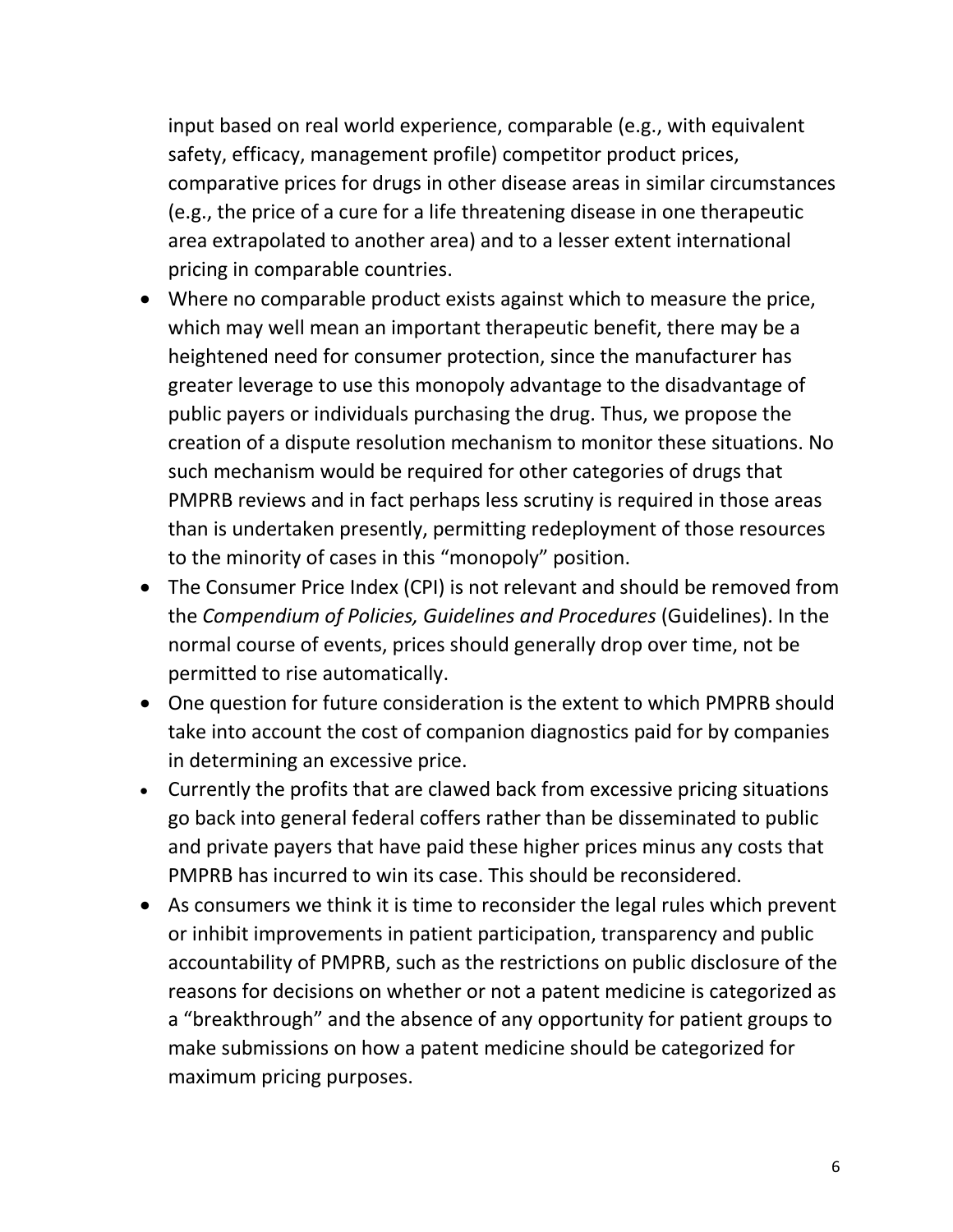## **Role of PMPRB**

This is the perfect opportunity to ask whether PMPRB still has a discrete role in the drug pricing landscape in Canada, and if so, has it changed given the environmental changes described above.

If it does still have a role, the next question is whether the mandate and laws, regulations, guidelines and practices that support it require realignment.

Originally, the PMPRB was created to ensure that pharmaceutical companies that were given patent protection, a virtual monopoly for a period of time to sell their products without generic treatment competition, met their compensatory obligations to keep pricing from being "excessive."

It also has had a reporting mandate for drug trends. Over time, its mandate expanded to include monitoring of generic drug prices for governments. It also monitors Research and Development in Canada.

Based on a recent Supreme Court of Canada decision, and PMPRB's analysis of the lack of success it perceives it has had in keeping drug prices low (i.e., nonexcessive) and investment up (a role that has been beyond its power to control from the outset), it now posits that its role is the gatekeeper to avoid the brand name drug companies from using their monopoly status to the detriment of consumers. It is defined as being a consumer protection agency in its mandate and it wishes to align its processes to match this role.

As mentioned above, many agencies have evolved and others have expanded their roles since PMPRB's inception. This begs the question as to whether these agencies have taken over the role that PMPRB had or now wishes to have.

Certainly CADTH and pCPA have an impact on the price the public system pays for drugs based on what that market will bear (i.e., affordability). They do not, however, determine the price that starts the bidding or the ceiling price based on factors that determine if the price is excessive for Canada. If PMPRB were not in existence how would that opening price be determined? Probably by the pharmaceutical company making a first offer to pCPA. On what would it base this offer? No doubt the size of the potential market opportunity would be relevant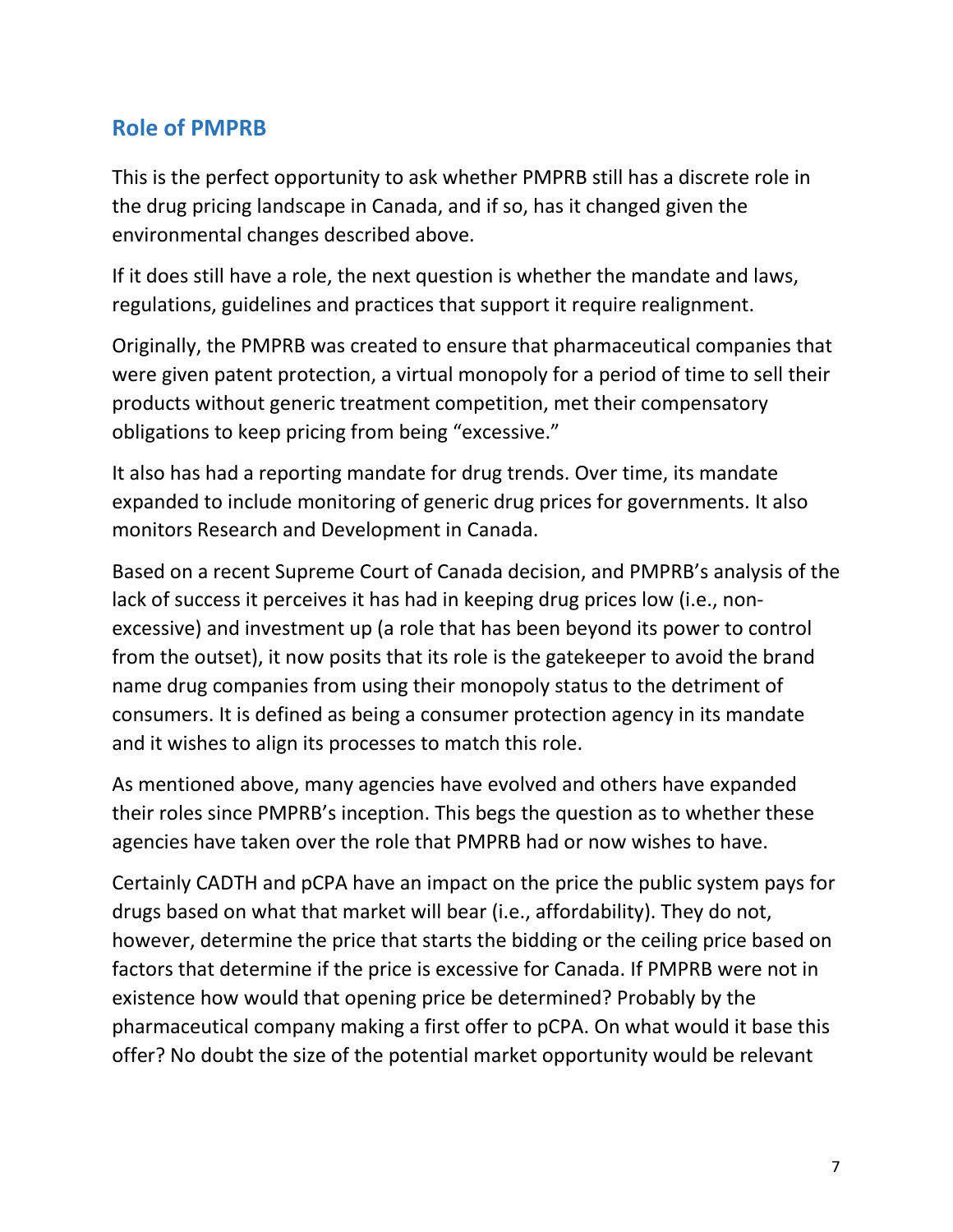and whether there are other entrants into the market as well. Pricing set in other countries that they consider comparable would also probably be considered.

An objective analysis of factors to determine a ceiling for the starting ask or price, would still have to be done. As such pCPA would have to do much of the same analysis that PMPRB does now, with either the same or potentially different criteria and benchmarks. Thus, we conclude that what PMPRB is doing on the brand or patented medicine side is necessary. We see no reason to turn this role over to another agency when it has the experience and infrastructure to do this, although this submission does discuss whether it needs to do so differently. We do caution the PMPRB, however, to ensure that it stays within its jurisdiction as set out in *Patent Act* and *Regulations* and not to stray outside of its role of monitoring "excessive " pricing and into the questions of "value" or "affordability" that, we submit, are already within the jurisdiction of other agencies including CADTH, pCPA and public drug budgets.

We see no reason for PMPRB to expand its consumer protection mandate to private insurers either. Private industry is structured to reap the rewards and to deal with the issues that arise within its jurisdiction and it should continue to do so. It has the power to counterbalance the monopoly power of the pharmaceutical industry that does not exist in the same way in the public system.

PMPRB also plays an important role in drug price monitoring for the generic side.

#### Question 1 – What Does "Excessive" Mean?

From a practical personal perspective, patients requiring a drug look at the drug through the lens of access. Thus, any price that ultimately, directly or indirectly, is responsible for a drug being deemed beyond a purchaser's budget, although safe, effective and needed for patient continuation of life and significant enhancement of quality of life is colloquially excessive for patients. (Most thoughtful patients will concede that drugs for non-life threatening and minor ailments that create a drain on opportunity costs for other drugs that are necessary medications do not have the same impact as other drugs.)

Of course each of the other stakeholders will have its own subjective definition for "excessive." This is why an objective, transparent, reasonable definition needs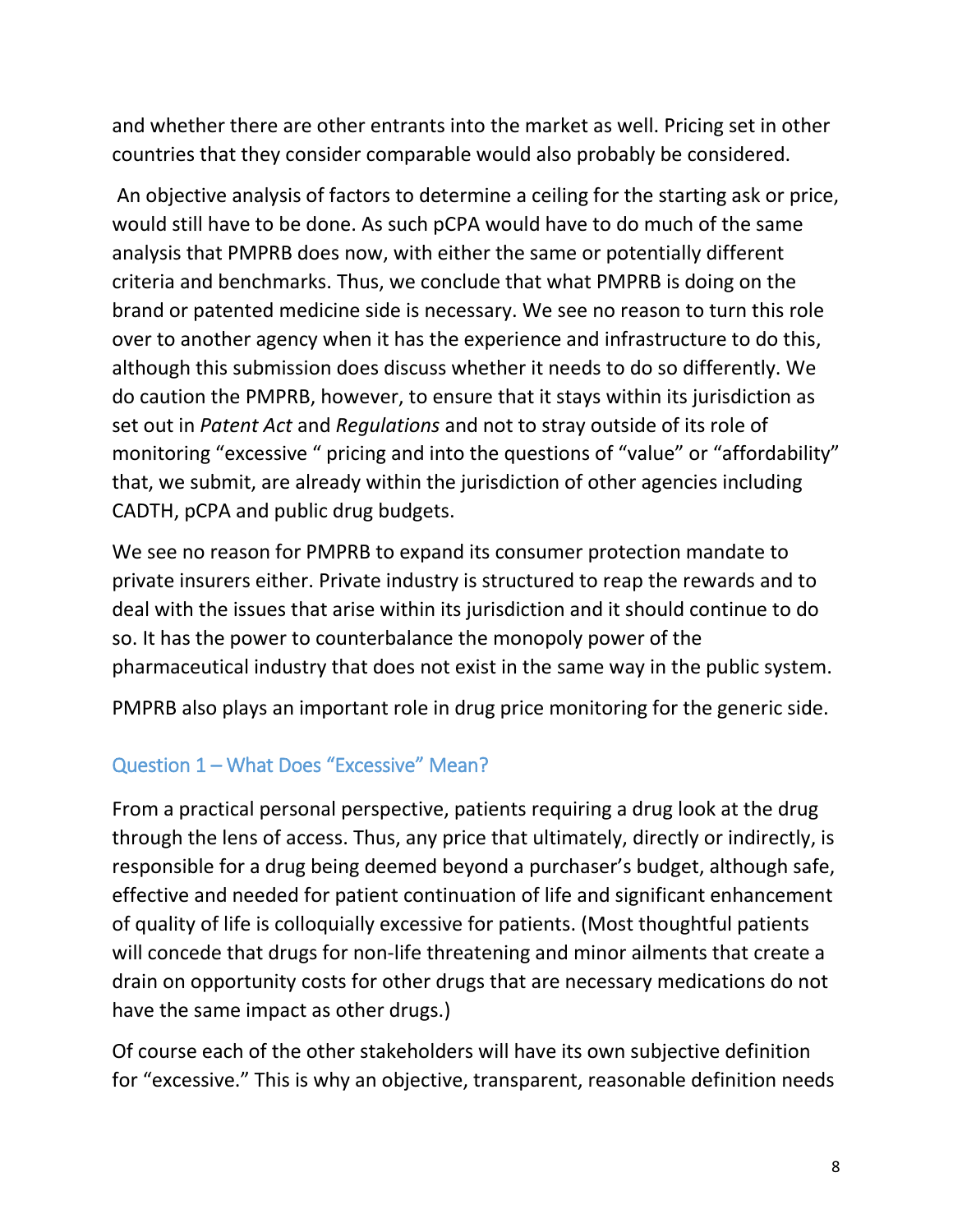to be developed. This is, however, not a definition of "value" or of "affordability" which are also relevant to buying power but outside PMPRB's jurisdiction, resting with CADTH, INESSS and pCPA.

In fact, what any stakeholder would describe as excessive is not relevant to PMPRB except in the context of its mandate. The real question in the current environment is not what does excessive mean but rather what factors should we consider in our Guidelines to determine excessive prices given the mandatory requirements in the *Patent Act* and *Regulations*, determined by Parliament, not by PMPRB.

One of the ongoing pressure points with drug pricing is that drugs are manufactured and supplied by private industry in the same manner as other consumer products (e.g., jeans, wine, desks, etc.) but there is an undeniable qualitative difference in that without many drugs we may die or live a very poor quality of life. Thus, they are more like food, water and shelter than other consumer goods. If we cannot afford them, it is not just an inconvenience in many cases but a matter of length and/or quality of life.

To some extent we recognize this difference in that we have created a public system for making drugs accessible to the extent that our predetermined health budgets will allow. Generally the intention is that basic necessities for drugs are covered for eligible recipients (e.g., those least likely to be able to afford them in any other way).

For purposes of this consultation, individual subjective definitions of "excessive" are not relevant. The definition of "excessive" in this context must be dictated primarily by the jurisdiction of the PMPRB as set out legally in the *Patent Act and Regulations* and relevant court decisions. Section 85(1) of the *Act* is explicit about the factors that are to be taken into account in determining an excessive price.

The size of the population it treats and the impact on the drug budget are also not within the domain of PMPRB. Indeed pCPA and provincial/territorial jurisdictions will decide these in the public domain and insurers will decide them for the private sector in consultation with plan sponsors.

Other important economic considerations are the impact on other silos of the health budget and the impact on industry by lowering costs to the private sector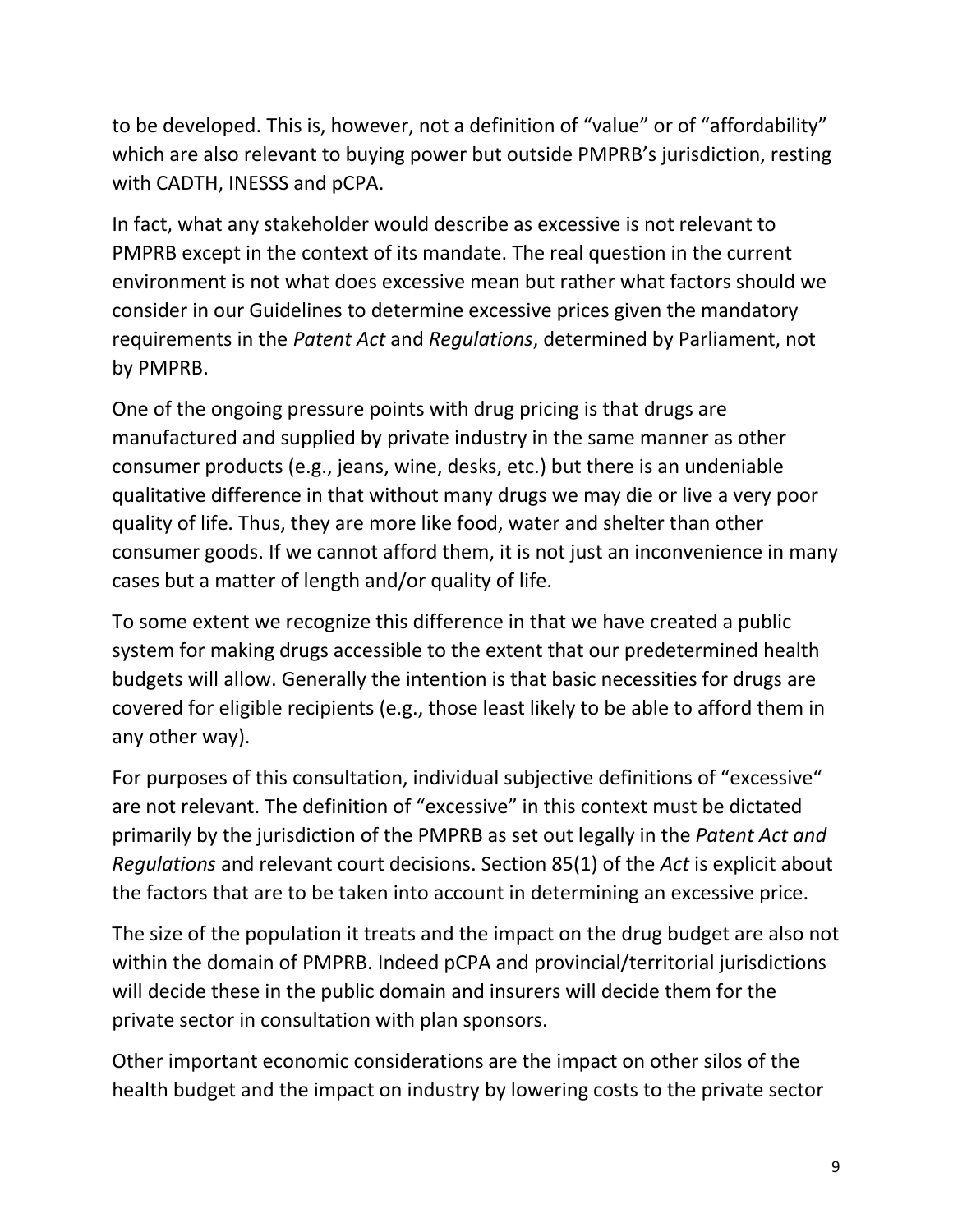directly or indirectly that in turn, impact GDP. These should be taken into account at the CADTH, pCPA levels but often are not.

If the PMPRB is intended to elicit a definition of excessive that is based on factors other than those that set a ceiling point, we submit that the question is irrelevant in the present health policy environment. Definitions that include any of: "value," "affordability," "sustainability," "ability to pay" or similar concepts are already within the jurisdiction of other drug policy agencies across the country.

### Question 2 – Role of International Comparators

We should look at relevant or comparable international comparators but only as a secondary check and balance after the other factors set out above have been considered.

Relevance includes:

- demographics
- political structure
- economics
- health systems structure
- industrial base
- research and development
- value systems in health (i.e., are we willing to pay more so that poorer countries can have access to these drugs)

The United States does not fit these criteria because of factors including its size and health care structures. It is, however, our neighbour and has a huge impact on our economy. Before we decide whether or not to discard it, we must determine the unintended consequences of doing so.

We also have the problem of the fluctuation of the Canadian dollar and how to manage this variable. Our present approach does not sufficiently take into account sudden and significant downturns in our economy that have an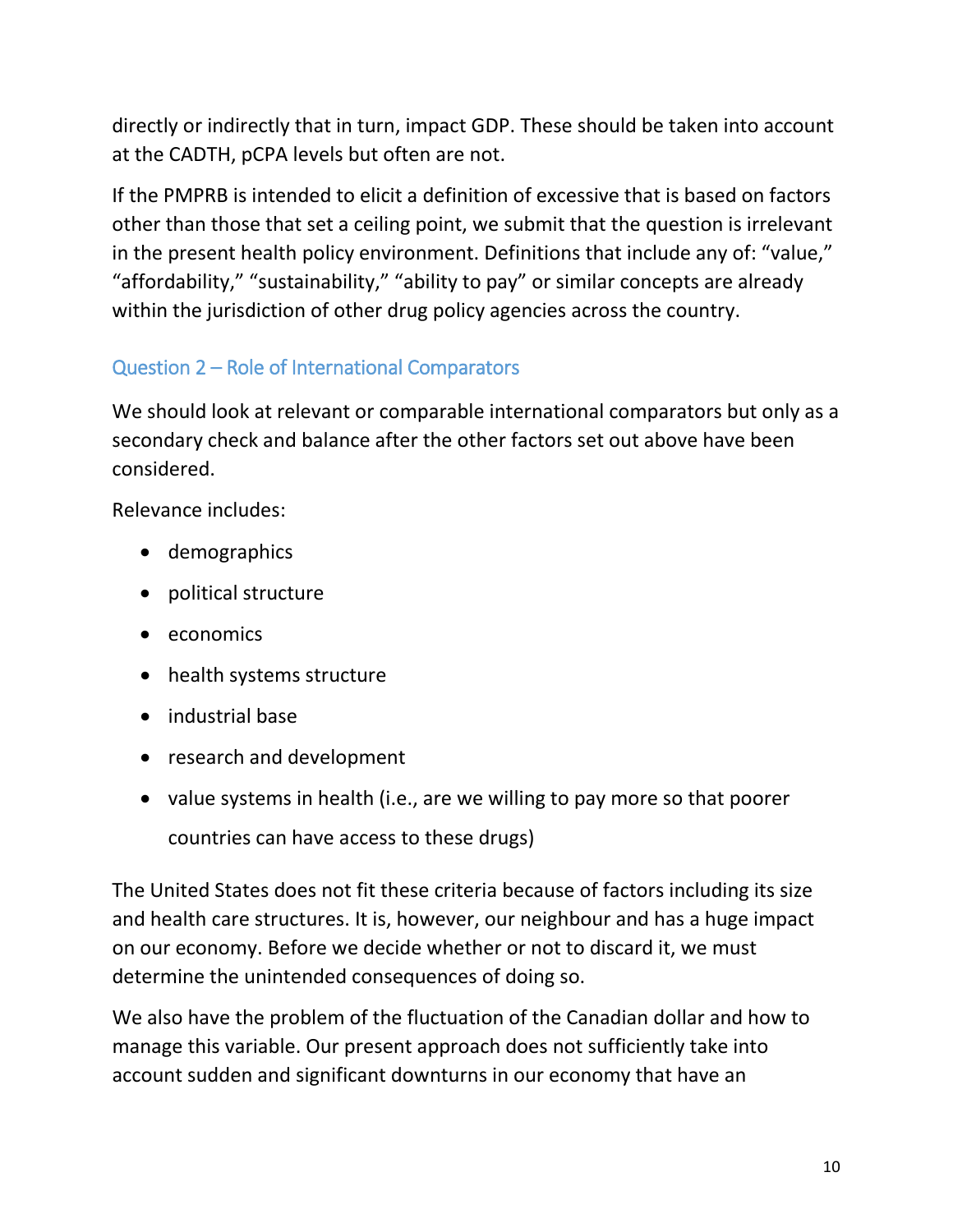immediate impact on our dollar. We need to find a way to do so if we are to compare to international prices.

If PMPRB reviews international comparators after the initial phase and finds the price it has pegged as a non-excessive ceiling price is far out of alignment with other relevant international countries, then it should determine why that is and consider realignment if appropriate.

#### Question 3 – Guidelines Section 85

#### **Role of Therapeutic Benefit**

In analyzing an excessive ceiling price, we submit that the deliberation must include an analysis of therapeutic benefit measured by scientific evidence patient input, comparable (e.g., with equivalent safety, efficacy, management profile), competitor product prices, comparative prices for drugs in other disease areas in similar circumstances (e.g., the price of a cure for a life threatening disease in one therapeutic area extrapolated to another area) and to a lesser extent international pricing in comparable countries.

Where no comparable product exists against which to measure the price, which may well mean an important therapeutic benefit, there is certainly a heightened need for the consumer protection concern since the manufacturer has greater leverage to use this monopoly advantage to the disadvantage of public payers or individuals purchasing the drug. Thus, we propose the creation of a dispute resolution mechanism to monitor these situations. No such mechanism is required for other categories of drugs that PMPRB reviews. In fact less scrutiny is required in those areas than presently is undertaken, permitting redeployment of those resources to the minority of cases in this "monopoly" position. For example, in the area of "me too" drugs, where most of the "excessive" pricing issues arise at PMPRB, perhaps only extremely "excessive" pricing would be investigated proactively by PMPRB (e.g., prices more than 25% of prices for other drugs in the same class, and other investigations could be handled based on a complaintinitiated process).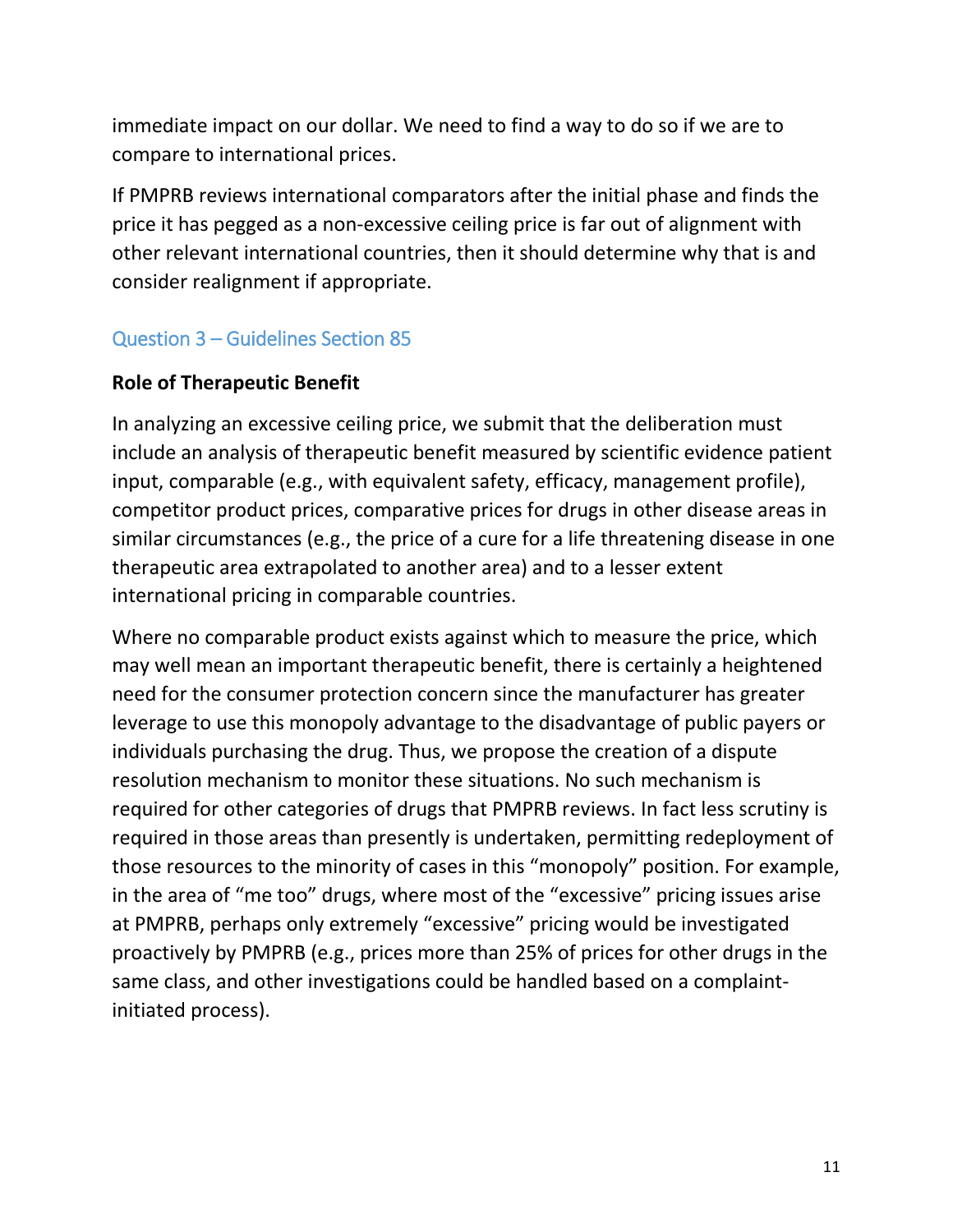The Consumer Price Index is not relevant and should be removed from the Guidelines. In the normal course of events, prices should generally drop over time, not be permitted to rise automatically.

One question for future consideration is the extent to which PMPRB should take into account the cost of companion diagnostics paid for by companies in determining an excessive price.

#### Question 4 – Range placement

Breakthrough based on the international median is probably acceptable if the right countries are in the basket and depending on how those countries set their price. We should follow what other countries do regarding the use of median prices unless there is good reason not to do so.

#### Question 5 – Impact of Research and Development

Research and Development investments to meet the PMPRB requirements are not relevant anymore. In the globalized research ecosystem of the pharmaceutical companies, PMPRB has less and less leverage to impact this and it is clearly not being determined by patent protection. A more relevant approach today would be to suggest investments in more than the typical Phase I-IV clinical trials. For example, epidemiological research, including real world evidence evaluations that are geared to address Canadian health policy issues should be considered and encouraged.

Federal and provincial/territorial innovation, industry and economic development ministers must determine how to incentivize companies to do business in Canada.

In addition, Canada should consider a formal *Orphan Drugs Act* like many other countries have, to encourage research and development for rare diseases in Canada.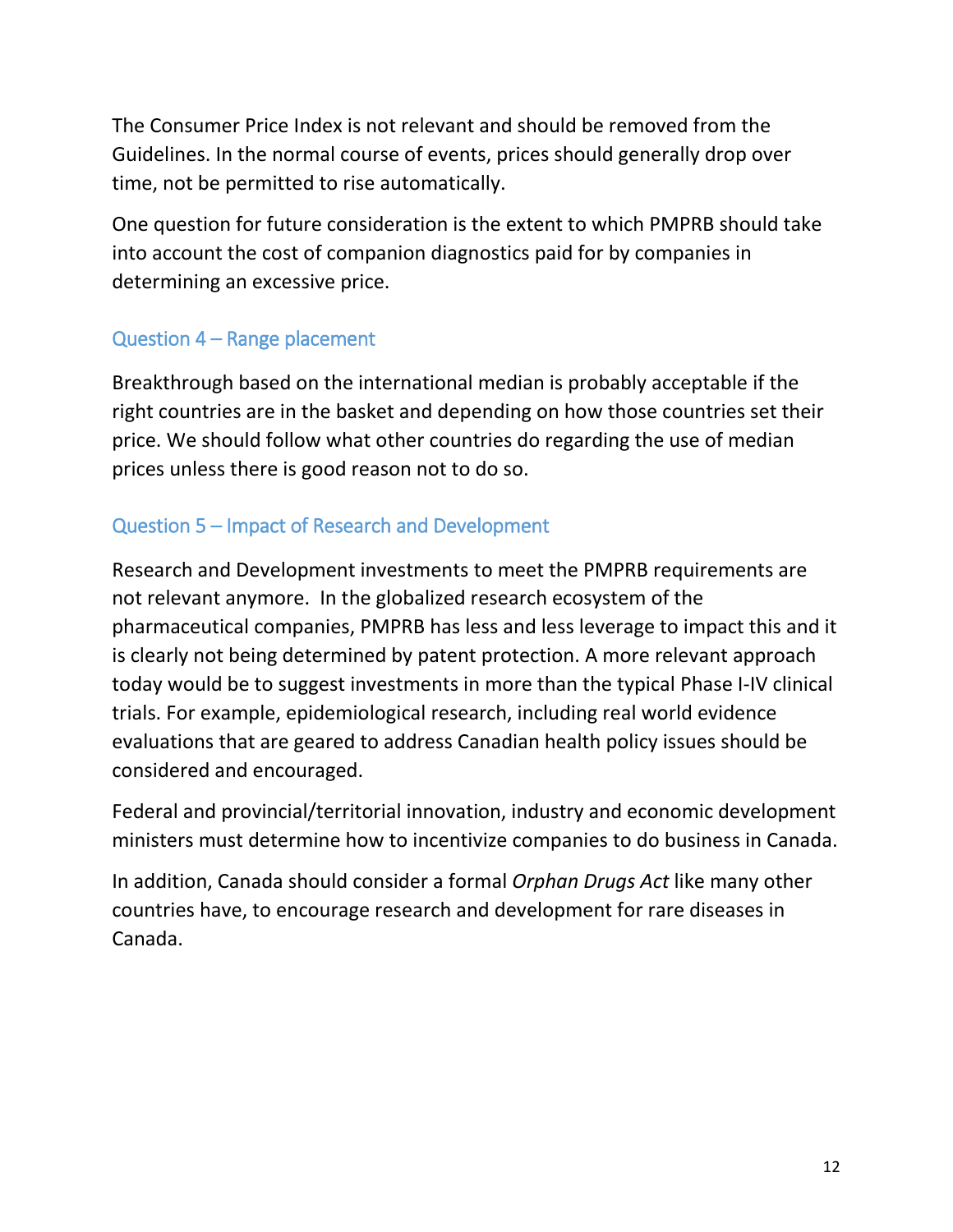#### Question 6 – Categorization

Therapeutic benefit cannot be ignored in a private market system. Recognizing work that increases health with profits is built into the system to encourage innovation. That being said, if something is good and a lot of people want it, the price should reflect increased market share and volume and thus should decrease over time.

In determining therapeutic benefit one should take into account patient information as part of the scientific review.

Also in determining the level of therapeutic benefit, route of administration in terms of the impact on willingness to take a treatment (e.g., needles vs. pills and many pills/number of times a day) and ability to be compliant to the dosage regimen should be given a higher weight than the other secondary factors.

An important consideration for the future is what we are going to do once factors including immuno-oncology and targeted therapies lead to personalized medicine and the kinds of trial data we have had in the past are no longer available or relevant.

PMPRB has expressed its concerns that if it does not deal with "monopoly" profit situations rather than just "normal" profits it is not doing its job of protecting Canadians from excessive pricing. We agree. This situation generally arises in the area of "breakthrough" drugs. This category does not make up a huge portion of drugs that come into Canada. We should not be creating a more complex price monitoring system than we need to deal with outlier situations. This merely discourages research and development and introduction of new drugs into the Canadian market.

As proposed above, PMPRB should consider the introduction of an expeditious alternate dispute resolution mechanism for such situations rather than developing complex guidelines that have the proverbial tail wagging the dog. This would still leave the legally binding hearing alternative if that additional process is unsuccessful.

In addition, if the PMPRB and other stakeholders need a discreet pathway for "rare" or "orphan" drugs they should work with Health Canada that has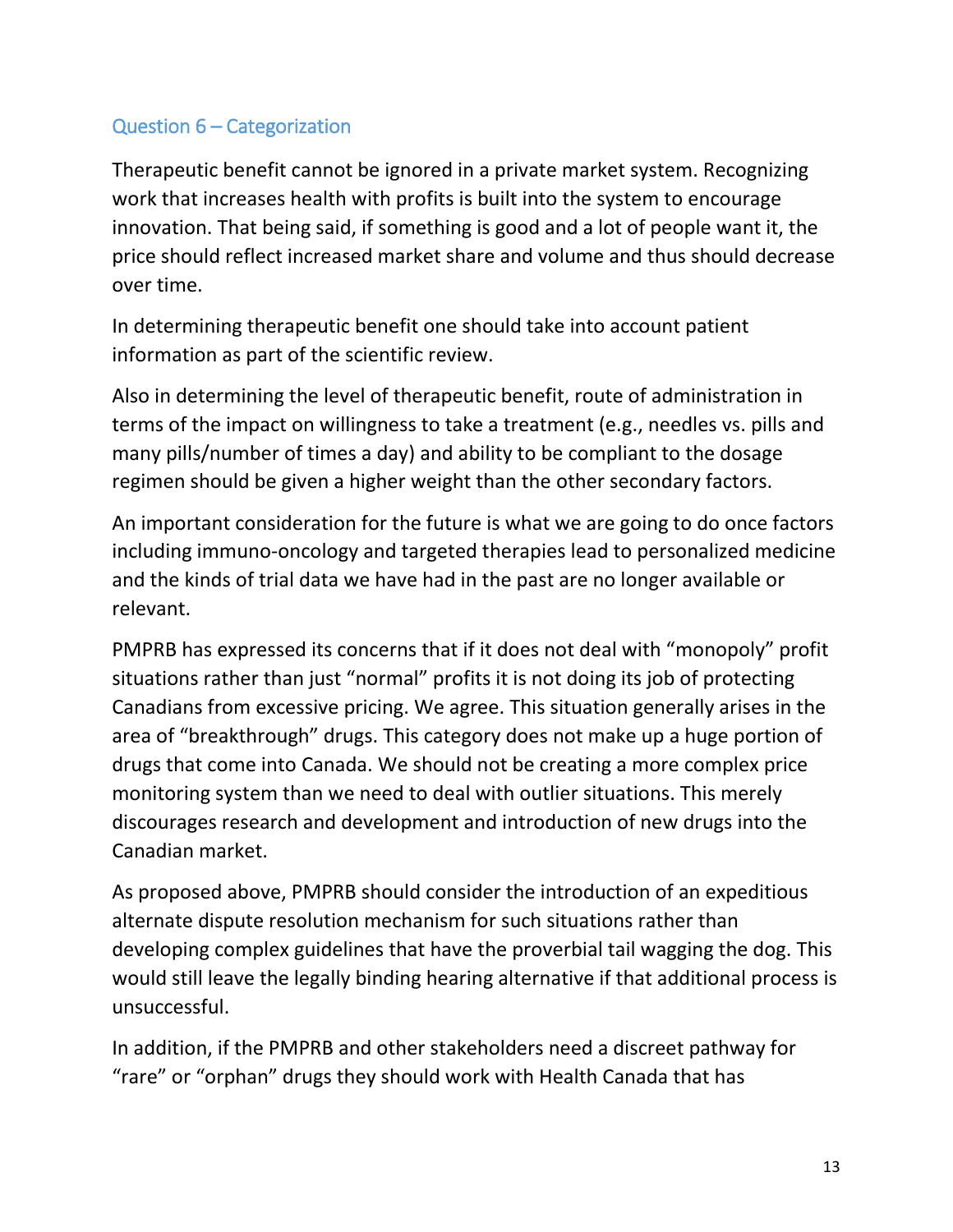developed a rare disease framework and other regulatory pathways to develop such a pathway.

#### Question 7 – Levels of Oversight

As discussed above, different levels of oversight are fine. We caution, however, to be considerate about the definition of "me too" drugs in this context. Reliance should be placed heavily on real world experience in this regard.

#### Question 8 – Ceiling Price Revisions

Price ceilings should certainly not be allowed to rise over time. It is worth discussing what benefit there is in revising the ceiling price over time. The value of so doing is not immediately obvious since other pricing systems will have taken over after the initial ceiling price is set.

This review may have some relevance in the context of indication creep.

#### Question 9 – Private and Public Sector

This question is irrelevant and subjective. The two processes are used in the context of entirely different markets and purposes so just because they are different does not mean they are discriminatory. Let private industry solve its own problems unless it is willing to share its high profits with the public system.

#### Question 10 – Other Aspects

None at present.

#### Question 11 – Prospective versus Retrospective

We cannot answer this until we know the changes that are being planned but generally any substantive changes should be prospective only as it is generally unfair to change the rules of engagement retrospectively when stakeholders have relied on them.